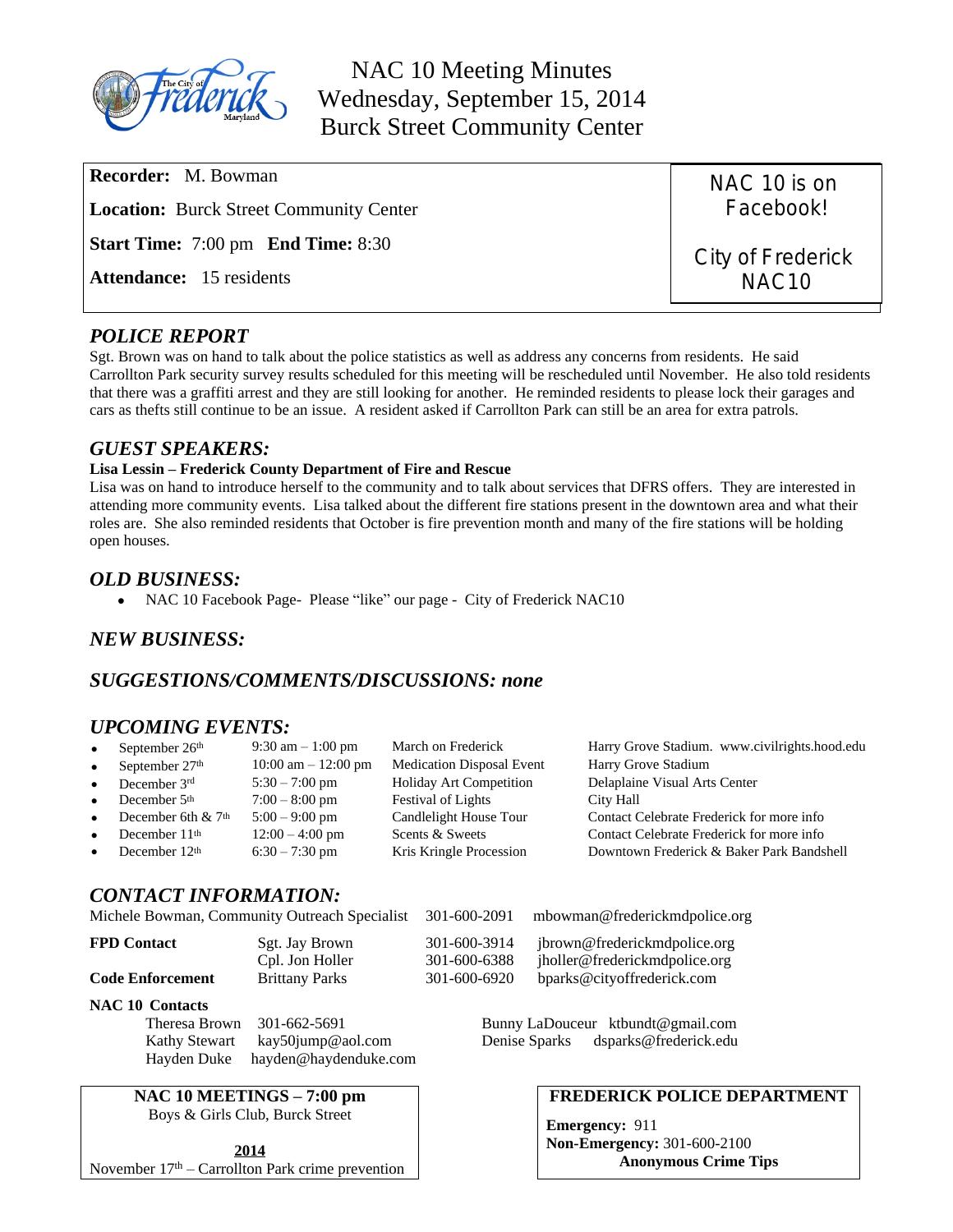survey results.  $\vert$  301-600 TIPS (8477) – phone 240-674-TIPS (8477) - text [fpdcrimetip@frederickmdpolice.org](mailto:fpdcrimetip@frederickmdpolice.org) **Drug Tip Line**

301-600-2246

fpddrugtip@frederickmdpolice.org

# FPD STATISTICS NAC 10

| <b>CALL TYPE</b>                     |              | Jan                                | Feb                                | Mar                                  | Apr                                | <b>May</b>                           | June                               | July                               | Aug                              | <b>Sept</b>                          | Oct                                  | <b>Nov</b>                     | <b>Dec</b>                     |
|--------------------------------------|--------------|------------------------------------|------------------------------------|--------------------------------------|------------------------------------|--------------------------------------|------------------------------------|------------------------------------|----------------------------------|--------------------------------------|--------------------------------------|--------------------------------|--------------------------------|
| <b>Calls For Service</b>             | 2011         | 369                                | 305                                | 418                                  | 415                                | 367                                  | 429                                | 556                                | 496                              | 681                                  | 598                                  | 443                            | 445                            |
|                                      | 2012         | 383                                | 389                                | 580                                  | 435                                | 596                                  | 514                                | 565                                | 577                              | 556                                  | 523                                  | 483                            | 467                            |
|                                      | 2013<br>2014 | 523<br>532                         | 377<br>407                         | 469<br>488                           | 608<br>457                         | 450<br>683                           | 453<br>615                         | 467<br>681                         | 450<br>612                       | 394                                  | 496                                  | 439                            | 485                            |
| Patrol Checks (proactive)            | 2011         | 40                                 | 73                                 | 65                                   | 79                                 | 65                                   | 69                                 | 62                                 | 78                               | 209                                  | 114                                  | 70                             | 85                             |
|                                      | 2012         | 56                                 | 57                                 | 127                                  | 84                                 | 141                                  | 119                                | 129                                | 150                              | 84                                   | 85                                   | 86                             | 78                             |
|                                      | 2013         | 76                                 | 70                                 | 82                                   | 127                                | 80                                   | 81                                 | 43                                 | 53                               | 53                                   | 61                                   | 62                             | 44                             |
|                                      | 2014<br>2011 | 72<br>113                          | 73<br>$\overline{75}$              | 60<br>85                             | 72<br>77                           | 155<br>66                            | 148<br>60                          | 137<br>88                          | 103<br>89                        | 111                                  | 122                                  | 98                             | 103                            |
| Traffic Stops (proactive)            | 2012         | 67                                 | 77                                 | 126                                  | 66                                 | 77                                   | 74                                 | 66                                 | 69                               | 65                                   | 78                                   | 97                             | 90                             |
|                                      | 2013         | 109                                | 84                                 | 83                                   | 88                                 | 60                                   | 49                                 | 49                                 | 53                               | 30                                   | 59                                   | 59                             | 112                            |
|                                      | 2014         | 105                                | 68                                 | 112                                  | 87                                 | 108                                  | 60                                 | 94                                 | 84                               |                                      |                                      |                                |                                |
| <b>Calls Minus Above (proactive)</b> | 2011<br>2012 | 216<br>260                         | 157<br>255                         | 268<br>327                           | 259<br>285                         | 236<br>519                           | 300<br>321                         | 406<br>370                         | 329<br>358                       | 361<br>407                           | 362<br>360                           | 275<br>300                     | 257<br>299                     |
|                                      | 2013         | 338                                | 223                                | 304                                  | 393                                | 310                                  | 323                                | 375                                | 344                              | 311                                  | 376                                  | 318                            | 329                            |
|                                      | 2014         | 355                                | 266                                | 316                                  | 298                                | 420                                  | 407                                | 450                                | 425                              |                                      |                                      |                                |                                |
| <b>Average Calls Per Day</b>         | 2011         | $\overline{7}$                     | 5                                  | $\overline{9}$                       | $\boldsymbol{9}$                   | 8                                    | 10                                 | 13                                 | 11                               | 12                                   | 12                                   | 9                              | $\overline{9}$                 |
|                                      | 2012<br>2013 | 8<br>11                            | 8<br>7                             | 11<br>10                             | 9<br>13                            | 17<br>10                             | 11<br>10                           | 12<br>12                           | 11<br>11                         | 13<br>10                             | 11<br>12                             | $\overline{9}$<br>10           | 10<br>10                       |
|                                      | 2014         | 11                                 | 8                                  | 10                                   | 10                                 | 13                                   | 13                                 | 15                                 | 14                               |                                      |                                      |                                |                                |
| 911                                  | 2011         | 26                                 | 19                                 | 38                                   | $\overline{35}$                    | 37                                   | $\overline{24}$                    | 48                                 | 48                               | 53                                   | 42                                   | 36                             | 40                             |
|                                      | 2012         | 32                                 | 35                                 | 30                                   | 47                                 | 59                                   | 44                                 | 51                                 | 37                               | 44                                   | 32                                   | 22                             | 36                             |
|                                      | 2013         | 28                                 | 26                                 | 46                                   | 60                                 | 27                                   | 50                                 | 53                                 | 44                               | 37                                   | 42                                   | 34                             | 37                             |
|                                      | 2014<br>2011 | 29<br>$\boldsymbol{0}$             | 27<br>$\mathbf{1}$                 | 53<br>$\overline{2}$                 | 34<br>$\boldsymbol{0}$             | 36<br>$\sqrt{2}$                     | 44<br>$\overline{2}$               | 45<br>$\mathbf{0}$                 | 61<br>$\mathbf{1}$               | $\mathbf{1}$                         | $\overline{c}$                       | $\mathfrak{Z}$                 | $\mathbf{1}$                   |
| Accident, Personal Injury            | 2012         | $\mathbf{0}$                       | $\mathbf{0}$                       | $\mathbf{2}$                         | $\overline{4}$                     | $\boldsymbol{0}$                     | 3                                  | 1                                  | $\mathbf{1}$                     | $\mathbf{1}$                         | 1                                    | $\sqrt{2}$                     | $\boldsymbol{0}$               |
|                                      | 2013         | $\overline{4}$                     | 1                                  | 1                                    | 1                                  | $\mathbf{2}$                         | 1                                  | $\mathbf{2}$                       | 5                                | $\overline{0}$                       | $\overline{4}$                       | 3                              | $\mathbf{1}$                   |
|                                      | 2014         | $\boldsymbol{0}$                   | $\mathbf{1}$                       | $\mathbf{1}$                         | $\boldsymbol{0}$                   | $\mathbf{1}$                         | $\overline{0}$                     | $\mathbf{1}$                       | $\mathbf{0}$                     |                                      |                                      |                                |                                |
| <b>Accident, Property Damage</b>     | 2011<br>2012 | $\overline{4}$<br>$\overline{7}$   | $\overline{2}$<br>6                | $\overline{4}$<br>5                  | $\overline{7}$<br>3                | $\overline{4}$<br>$\overline{0}$     | $\mathbf{1}$<br>$\overline{4}$     | $\overline{5}$<br>9                | $\overline{2}$<br>3              | 5<br>3                               | 6                                    | $\tau$                         | 3<br>$\overline{2}$            |
|                                      | 2013         | 6                                  | 3                                  | 6                                    | $\overline{4}$                     | 8                                    | $\overline{4}$                     | 6                                  | $\overline{2}$                   | 5                                    | $\overline{4}$<br>5                  | $\overline{4}$<br>$\mathbf{1}$ | $\overline{4}$                 |
|                                      | 2014         | 6                                  | 5                                  | $\overline{2}$                       | 5                                  | 8                                    | 5                                  | 7                                  | $\overline{4}$                   |                                      |                                      |                                |                                |
| Accident, Vehicle                    | 2011         | 9                                  | 6                                  | $\overline{7}$                       | 9                                  | 8                                    | $\overline{4}$                     | 8                                  | 5                                | 12                                   | 12                                   | 11                             | $\overline{4}$                 |
|                                      | 2012         | 10                                 | 10                                 | 12                                   | 15                                 | 16                                   | 16                                 | 22                                 | 12                               | 13                                   | 11                                   | 12                             | 8                              |
|                                      | 2013<br>2014 | 20<br>16                           | 5<br>10                            | 14<br>5                              | 13<br>10                           | 19<br>22                             | 12<br>10                           | 16<br>17                           | 19<br>12                         | 16                                   | $\mathbf{0}$                         | 13                             | 12                             |
| Assault                              | 2011         | $\overline{3}$                     | $\mathbf{1}$                       | $\overline{3}$                       | 1                                  | 3                                    | $\mathbf{1}$                       | $\mathbf{0}$                       | $\mathbf{1}$                     | $\boldsymbol{0}$                     | $\boldsymbol{0}$                     | $\mathbf{0}$                   | 3                              |
|                                      | 2012         | $\mathbf{1}$                       | $\overline{c}$                     | 6                                    | 9                                  | 5                                    | 1                                  | 1                                  | $\mathbf{1}$                     | $\boldsymbol{0}$                     | 3                                    | $\sqrt{2}$                     | $\mathbf{2}$                   |
|                                      | 2013         | 3                                  | 3                                  | $\overline{4}$                       | $\overline{4}$                     | 1                                    | $\overline{4}$                     | $\overline{4}$                     | 6                                | 3                                    | 1                                    | $\mathbf{0}$                   | $\overline{c}$                 |
|                                      | 2014<br>2011 | $\mathbf{0}$<br>----               | $\mathbf{1}$<br>----               | 3<br>$\overline{a}$                  | $\boldsymbol{0}$<br>$\overline{a}$ | 5<br>$\overline{a}$                  | $\mathbf{2}$<br>----               | $\overline{7}$<br>$\overline{a}$   | $\overline{4}$<br>$\overline{a}$ | ----                                 | ----                                 | $\cdots$                       | $\cdots$                       |
| Burglary/B&E In Progress             | 2012         | $\boldsymbol{0}$                   | $\boldsymbol{0}$                   | $\mathbf{1}$                         | $\mathbf{0}$                       | $\boldsymbol{0}$                     | $\boldsymbol{0}$                   | $\boldsymbol{0}$                   | $\mathbf{1}$                     | $\mathbf{1}$                         | $\boldsymbol{0}$                     | $\mathbf{1}$                   | $\overline{0}$                 |
| 01/12 new category                   | 2013         | $\mathbf{1}$                       | $\mathbf{0}$                       | $\mathbf{0}$                         | $\mathbf{2}$                       | $\boldsymbol{0}$                     | $\boldsymbol{0}$                   | 1                                  | $\overline{0}$                   | $\overline{0}$                       | $\overline{0}$                       | $\mathbf{0}$                   | $\overline{0}$                 |
|                                      | 2014         | $\boldsymbol{0}$                   | $\mathbf{0}$                       | $\mathbf{0}$                         | $\boldsymbol{0}$                   | 1                                    | $\boldsymbol{0}$                   | 1                                  | $\mathbf{0}$                     |                                      |                                      |                                |                                |
| <b>Burglary</b> , Commercial         | 2011<br>2012 | $\overline{0}$<br>$\boldsymbol{0}$ | $\mathbf{0}$<br>$\mathbf{0}$       | $\mathbf{1}$<br>$\boldsymbol{0}$     | $\overline{0}$<br>2                | $\mathbf{0}$<br>$\boldsymbol{0}$     | $\overline{0}$<br>$\boldsymbol{0}$ | $\mathbf{0}$<br>$\mathbf{0}$       | $\overline{0}$<br>$\mathbf{1}$   | $\boldsymbol{0}$<br>$\boldsymbol{0}$ | $\boldsymbol{0}$<br>$\boldsymbol{0}$ | $\mathbf{0}$                   | $\mathbf{0}$<br>$\mathbf{0}$   |
|                                      | 2013         | $\mathbf{0}$                       | $\mathbf{0}$                       | $\mathbf{1}$                         | $\mathbf{0}$                       | $\mathbf{0}$                         | $\boldsymbol{0}$                   | 1                                  | $\mathbf{0}$                     | $\mathbf{0}$                         | $\overline{0}$                       | 1<br>$\mathbf{0}$              | $\overline{0}$                 |
|                                      | 2014         | $\boldsymbol{0}$                   | $\mathbf{0}$                       | $\mathbf{0}$                         | $\boldsymbol{0}$                   | $\boldsymbol{0}$                     | $\boldsymbol{0}$                   |                                    | $\mathbf{0}$                     |                                      |                                      |                                |                                |
| Burglary, Residential                | 2011         | $\overline{0}$                     | $\overline{0}$                     | $\overline{0}$                       | $\overline{2}$                     | $\mathbf{1}$                         | $\mathbf{1}$                       | $\mathbf{0}$                       | $\overline{1}$                   | $\overline{2}$                       | $\overline{c}$                       | $\mathbf{1}$                   | $\overline{0}$                 |
|                                      | 2012         | $\boldsymbol{0}$                   | 1                                  | $\boldsymbol{0}$                     | $\mathbf{0}$                       | 2                                    | $\boldsymbol{0}$                   | 0                                  | $\mathbf{1}$                     | $\boldsymbol{0}$                     | 1                                    | $\boldsymbol{2}$               | $\boldsymbol{2}$               |
|                                      | 2013<br>2014 | 1<br>2                             | 1<br>$\mathbf{0}$                  | 1<br>$\overline{2}$                  | 1<br>$\mathbf{0}$                  | $\mathbf{2}$<br>3                    | $\sqrt{2}$<br>1                    | 1<br>$\boldsymbol{2}$              | $\overline{2}$<br>$\overline{0}$ | $\mathbf{2}$                         | 1                                    | $\mathbf{0}$                   | $\mathbf{1}$                   |
| <b>Destruction of Property</b>       | 2011         | $\boldsymbol{0}$                   | 3                                  | $\boldsymbol{2}$                     | $\overline{3}$                     | $\overline{\mathbf{3}}$              | $\overline{7}$                     | 8                                  |                                  | 12                                   | 5                                    | $\overline{\mathbf{c}}$        | 1                              |
|                                      | 2012         | 5                                  | $\mathfrak{2}$                     | $\mathbf{1}$                         | $\overline{4}$                     | $\boldsymbol{0}$                     | $\overline{\mathbf{c}}$            | 8                                  | 4                                | $\overline{c}$                       | $\sqrt{2}$                           | $\tau$                         | $\mathbf{1}$                   |
|                                      | 2013         | 3                                  | $\overline{4}$                     | $\overline{4}$                       | 8                                  | 0                                    | $\overline{4}$                     | $\boldsymbol{0}$                   | $\overline{4}$                   | $\overline{2}$                       | $\overline{4}$                       | $\mathbf{0}$                   | $\mathbf{1}$                   |
|                                      | 2014<br>2011 | 3<br>$\overline{2}$                | 1<br>$\overline{0}$                | 3<br>$\overline{0}$                  | $\overline{c}$<br>1                | $\boldsymbol{0}$<br>$\overline{1}$   | 1<br>$\overline{0}$                | $\boldsymbol{2}$<br>$\overline{0}$ | 3<br>$\overline{0}$              | $\overline{0}$                       |                                      | $\overline{0}$                 | $\mathbf{1}$                   |
| Discharging Firearm                  | 2012         | $\mathbf{1}$                       | 1                                  | $\boldsymbol{0}$                     | $\boldsymbol{0}$                   | $\mathbf{1}$                         | $\boldsymbol{0}$                   | $\boldsymbol{0}$                   | $\boldsymbol{0}$                 | $\mathbf{1}$                         | $\boldsymbol{0}$                     | $\boldsymbol{0}$               | $\mathbf{1}$                   |
|                                      | 2013         | $\boldsymbol{2}$                   | 1                                  | $\mathbf{0}$                         | $\boldsymbol{0}$                   | $\boldsymbol{0}$                     | 1                                  | $\mathbf{0}$                       | 1                                | 1                                    | $\mathbf{0}$                         | $\boldsymbol{0}$               | $\overline{0}$                 |
|                                      | 2014         | $\mathbf{1}$                       | $\boldsymbol{0}$                   | $\boldsymbol{0}$                     | $\boldsymbol{0}$                   | $\boldsymbol{0}$                     | $\boldsymbol{0}$                   | $\overline{c}$                     | $\boldsymbol{0}$                 |                                      |                                      |                                |                                |
| Disorderly Conduct / Disturbance /   | 2011         | $\overline{2}$                     | $\mathbf{1}$                       | $\overline{5}$                       | $\overline{3}$                     | $\overline{4}$                       | $\overline{2}$                     | $\overline{4}$                     | $\mathbf{1}$                     | $\sqrt{2}$<br>$\mathbf{1}$           | $\overline{2}$                       | $\mathbf{1}$                   | $\mathbf{1}$                   |
| Fights/Harassment / Noise            | 2012<br>2013 | $\boldsymbol{0}$<br>3              | $\mathbf{1}$<br>$\boldsymbol{2}$   | $\mathfrak{Z}$<br>$\boldsymbol{0}$   | 1                                  | 3<br>$\boldsymbol{2}$                | $\sqrt{2}$<br>5                    | $\sqrt{2}$<br>$\boldsymbol{0}$     | $\mathbf{1}$<br>$\boldsymbol{0}$ | $\boldsymbol{0}$                     | $\mathbf{1}$<br>1                    | $\sqrt{2}$<br>1                | $\overline{c}$<br>$\mathbf{1}$ |
|                                      | 2014         | $\boldsymbol{0}$                   | $\boldsymbol{0}$                   | $\sqrt{2}$                           | $\sqrt{2}$                         | $\mathbf{1}$                         | $\overline{c}$                     | 3                                  | 2                                |                                      |                                      |                                |                                |
| Domestic Assault/Dispute             | 2011         | $\mathbf{1}$                       | $\boldsymbol{0}$                   | $\boldsymbol{0}$                     | 1                                  | $\boldsymbol{0}$                     | $\overline{0}$                     | 1                                  | $\boldsymbol{0}$                 | $\mathbf{1}$                         | $\boldsymbol{0}$                     | $\mathbf{1}$                   | $\overline{c}$                 |
|                                      | 2012         | $\sqrt{2}$                         | $\sqrt{2}$                         | $\sqrt{2}$                           | $\mathbf{0}$                       | 4                                    | 1                                  | $\mathbf{0}$                       | $\boldsymbol{0}$                 | $\boldsymbol{0}$                     | $\mathbf{1}$                         | $\mathbf{1}$                   | $\mathbf{1}$                   |
|                                      | 2013<br>2014 | $\sqrt{2}$<br>$\mathbf{2}$         | $\overline{c}$<br>$\boldsymbol{0}$ | $\boldsymbol{0}$<br>$\boldsymbol{0}$ | 1<br>$\mathbf{1}$                  | $\boldsymbol{0}$<br>$\boldsymbol{0}$ | $\mathbf{1}$<br>$\boldsymbol{2}$   | $\mathbf{0}$<br>$\overline{c}$     | $\boldsymbol{0}$<br>3            | 1                                    | 2                                    | $\boldsymbol{0}$               | $\mathbf{1}$                   |
| Drug Complaint                       | 2011         | $\boldsymbol{0}$                   | $\mathbf{1}$                       | $\mathbf{1}$                         | $\mathbf{0}$                       | $\boldsymbol{0}$                     | $\mathbf{1}$                       | 1                                  | $\mathbf{0}$                     | $\mathbf{1}$                         |                                      | $\mathbf{0}$                   | $\mathfrak{Z}$                 |
|                                      | 2012         | $\boldsymbol{0}$                   | $\mathbf{1}$                       | $\sqrt{2}$                           | 1                                  | $\mathbf{2}$                         | $\boldsymbol{0}$                   | $\boldsymbol{0}$                   | $\boldsymbol{0}$                 | $\sqrt{2}$                           | $\boldsymbol{0}$                     | $\boldsymbol{0}$               | $\mathbf{1}$                   |
|                                      | 2013         | $\boldsymbol{0}$                   | $\mathbf{1}$                       | $\boldsymbol{0}$                     | $\boldsymbol{2}$                   | $\boldsymbol{0}$                     | $\mathbf{1}$                       | $\boldsymbol{0}$                   | $\boldsymbol{0}$                 | $\mathbf{1}$                         | $\overline{c}$                       | $\boldsymbol{0}$               | $\mathbf{0}$                   |
|                                      | 2014         | $\boldsymbol{0}$                   | $\mathbf{1}$                       | $\boldsymbol{0}$                     | $\boldsymbol{0}$                   | $\overline{c}$                       | $\mathbf{1}$                       | 1                                  | $\mathbf{1}$                     |                                      |                                      |                                |                                |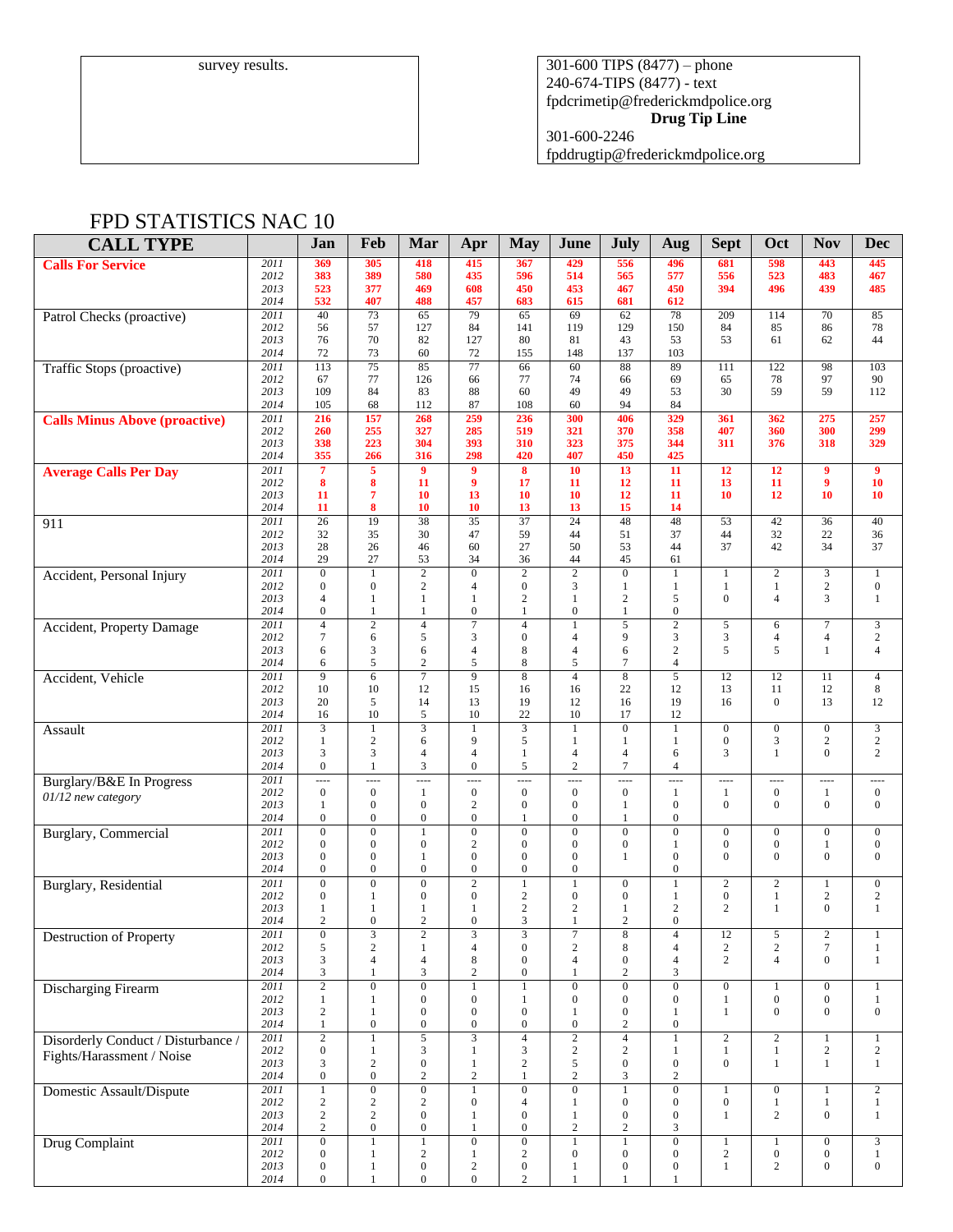| Graffiti                              | 2011     | $\boldsymbol{0}$      | $\boldsymbol{0}$            | $\boldsymbol{0}$ | $\boldsymbol{0}$                 | $\boldsymbol{0}$ | $\mathbf{1}$      | $\boldsymbol{0}$ | $\boldsymbol{0}$ | $\sqrt{2}$       | $\boldsymbol{0}$                 | $\boldsymbol{0}$ | $\boldsymbol{0}$ |
|---------------------------------------|----------|-----------------------|-----------------------------|------------------|----------------------------------|------------------|-------------------|------------------|------------------|------------------|----------------------------------|------------------|------------------|
|                                       | 2012     | $\mathbf{0}$          | $\boldsymbol{0}$            | $\boldsymbol{0}$ | $\mathbf{0}$                     | 1                | $\sqrt{2}$        | $\Omega$         | 1                | $\boldsymbol{0}$ | $\mathbf{1}$                     | $\mathbf{0}$     | $\boldsymbol{0}$ |
|                                       | 2013     | 4                     | $\mathbf{0}$                | 1                | $\boldsymbol{0}$                 | $\mathbf{0}$     | $\boldsymbol{0}$  | $\boldsymbol{0}$ | $\mathbf{0}$     | 1                | $\boldsymbol{0}$                 | $\boldsymbol{0}$ | $\boldsymbol{0}$ |
|                                       | 2014     | $\boldsymbol{0}$      | $\boldsymbol{0}$            | $\boldsymbol{0}$ | $\boldsymbol{0}$                 | $\boldsymbol{0}$ | $\mathbf{2}$      | $\overline{c}$   | $\mathbf{1}$     |                  |                                  |                  |                  |
| Hit and Run, Property Damage          | 2011     | 1                     | $\mathbf{1}$                | $\overline{2}$   |                                  | $\overline{2}$   | 5                 | 3                | $\overline{2}$   | $\sqrt{2}$       | 9                                | $\boldsymbol{0}$ | $\mathbf{1}$     |
|                                       | 2012     | $\sqrt{2}$            | 3                           | $\sqrt{2}$       | 3                                | $\mathfrak z$    | $\sqrt{2}$        | 6                | $\sqrt{5}$       | 3                | $\mathfrak{Z}$                   | $\boldsymbol{0}$ | $\boldsymbol{0}$ |
|                                       | 2013     | 6                     | $\mathbf{0}$                | 3                | $\overline{4}$                   | 5                | $\overline{4}$    | $\mathfrak{2}$   | $\overline{4}$   | $\mathbf{1}$     | 3                                | 3                | $\overline{4}$   |
|                                       | 2014     | $\overline{4}$        | $\mathfrak{Z}$              | $\mathbf{1}$     | $\overline{c}$                   | $\overline{4}$   | $\mathbf{1}$      | $\boldsymbol{0}$ | 5                |                  |                                  |                  |                  |
| <b>Juvenile Complaints</b>            | 2011     | 6                     | $\overline{2}$              | $\mathbf{1}$     | 6                                | $\overline{3}$   | 9                 | 15               | 10               | 12               | 5                                | $\mathbf{1}$     | $\mathfrak{Z}$   |
|                                       | 2012     | 3                     | $\sqrt{5}$                  | 7                | 9                                | $\,$ 8 $\,$      | 10                | 8                | 10               | 11               | 7                                | $\overline{4}$   | $\tau$           |
|                                       | 2013     | 8                     | 3                           | 5                | $\overline{4}$                   | $\overline{4}$   | 3                 | 3                | 6                | 12               | $\overline{4}$                   | 3                | $\boldsymbol{0}$ |
|                                       | 2014     | $\mathbf{2}$          | $\mathfrak{Z}$              | 4                | 5                                | $\mathfrak{Z}$   | 5                 | 6                | $\overline{4}$   |                  |                                  |                  |                  |
|                                       |          |                       |                             |                  |                                  |                  |                   |                  |                  |                  |                                  |                  |                  |
| Misc. Calls (funeral escorts, etc.)   | 2011     | 31                    | 31                          | 45               | 37                               | 33               | $\overline{36}$   | 71               | 40               | 42               | 49                               | 44               | 34               |
|                                       | 2012     | 29                    | 20                          | 20               | 29                               | 43               | 39                | 58               | 38               | 41               | 36                               | 26               | 26               |
|                                       | 2013     | 28                    | 24                          | 31               | 33                               | 50               | 39                | 42               | 44               | 34               | 45                               | 39               | 25               |
|                                       | 2014     | 45                    | 29                          | 35               | 35                               | 46               | 34                | 48               | 40               |                  |                                  |                  |                  |
| <b>Parking Complaint</b>              | 2011     | $\boldsymbol{0}$      | $\overline{0}$              | $\mathbf{1}$     | $\overline{0}$                   | $\boldsymbol{0}$ | $\mathbf{1}$      | $\overline{4}$   | $\overline{7}$   | $\mathbf{1}$     | 1                                | $\overline{2}$   | $\boldsymbol{0}$ |
|                                       | 2012     | $\boldsymbol{0}$      | $\boldsymbol{0}$            | $\mathbf{1}$     | $\mathbf{0}$                     | $\mathbf{0}$     | $\boldsymbol{0}$  | $\overline{c}$   | $\mathbf{1}$     | $\mathbf{1}$     | $\overline{c}$                   | $\mathbf{0}$     | $\mathbf{1}$     |
|                                       | 2013     | $\mathbf{0}$          | 1                           | $\boldsymbol{0}$ | $\mathbf{0}$                     | $\mathbf{0}$     | $\mathbf{1}$      | $\mathbf{0}$     | -1               | $\mathbf{0}$     | $\mathbf{1}$                     | $\mathbf{0}$     | $\boldsymbol{0}$ |
|                                       | 2014     | $\boldsymbol{0}$      | $\boldsymbol{0}$            | $\boldsymbol{0}$ |                                  | 1                | $\mathfrak{2}$    | $\mathbf{0}$     | $\mathbf{1}$     |                  |                                  |                  |                  |
| Prostitution                          | 2011     | $\mathbf{0}$          | $\boldsymbol{0}$            | $\boldsymbol{0}$ | $\boldsymbol{0}$                 | $\boldsymbol{0}$ | $\boldsymbol{0}$  | $\mathbf{0}$     | $\boldsymbol{0}$ | $\mathbf{0}$     | $\boldsymbol{0}$                 | $\boldsymbol{0}$ | $\boldsymbol{0}$ |
|                                       | 2012     | $\boldsymbol{0}$      | $\mathbf{1}$                | $\boldsymbol{0}$ | $\boldsymbol{0}$                 | $\mathbf{0}$     | $\boldsymbol{0}$  | $\mathbf{0}$     | $\mathbf{0}$     | $\boldsymbol{0}$ | $\boldsymbol{0}$                 | $\boldsymbol{0}$ | $\boldsymbol{0}$ |
|                                       | 2013     | $\overline{0}$        | $\mathbf{0}$                | $\boldsymbol{0}$ | 1                                | $\mathbf{0}$     | $\boldsymbol{0}$  | $\Omega$         | $\boldsymbol{0}$ | $\overline{0}$   | $\mathbf{0}$                     | $\boldsymbol{0}$ | $\boldsymbol{0}$ |
|                                       | 2014     | 3                     | $\boldsymbol{0}$            | $\boldsymbol{0}$ | $\boldsymbol{0}$                 | $\mathbf{0}$     | $\boldsymbol{0}$  | $\boldsymbol{0}$ | $\mathbf{0}$     |                  |                                  |                  |                  |
| Robbery, Armed                        | 2011     | $\boldsymbol{0}$      | $\boldsymbol{0}$            | $\boldsymbol{0}$ | $\boldsymbol{0}$                 | $\boldsymbol{0}$ | $\boldsymbol{0}$  | $\boldsymbol{0}$ | $\boldsymbol{0}$ | $\boldsymbol{0}$ | $\boldsymbol{0}$                 | $\boldsymbol{0}$ | $\boldsymbol{0}$ |
|                                       | 2012     | $\mathbf{0}$          | $\boldsymbol{0}$            | 1                | $\Omega$                         | $\boldsymbol{0}$ | $\mathbf{1}$      | $\mathbf{0}$     | $\mathbf{1}$     | $\boldsymbol{0}$ | $\boldsymbol{0}$                 | $\boldsymbol{0}$ | $\boldsymbol{0}$ |
|                                       | 2013     | $\mathbf{0}$          | $\mathbf{0}$                | $\boldsymbol{0}$ | $\mathbf{0}$                     | $\mathbf{0}$     | $\boldsymbol{0}$  | $\Omega$         | $\mathbf{0}$     | $\mathbf{0}$     | $\mathbf{0}$                     | $\mathbf{0}$     | $\boldsymbol{0}$ |
|                                       | 2014     | $\mathbf{0}$          | $\mathbf{0}$                | $\mathbf{0}$     | $\mathbf{0}$                     | $\boldsymbol{0}$ | $\boldsymbol{0}$  | $\mathbf{0}$     | $\mathbf{0}$     |                  |                                  |                  |                  |
| Robbery, In Progress                  | 2011     | $\boldsymbol{0}$      | $\mathbf{0}$                | $\mathbf{0}$     | $\overline{0}$                   | $\boldsymbol{0}$ | $\boldsymbol{0}$  | $\mathbf{0}$     | $\mathbf{0}$     | $\boldsymbol{0}$ | $\mathbf{0}$                     | $\boldsymbol{0}$ | $\boldsymbol{0}$ |
|                                       | 2012     | 3                     | 1                           | $\boldsymbol{0}$ | $\boldsymbol{0}$                 | $\boldsymbol{0}$ | $\boldsymbol{0}$  | $\mathbf{0}$     | $\boldsymbol{0}$ | $\boldsymbol{0}$ | $\boldsymbol{0}$                 | $\boldsymbol{0}$ | $\boldsymbol{0}$ |
|                                       | 2013     | $\mathbf{0}$          | $\boldsymbol{0}$            | $\boldsymbol{0}$ | $\mathbf{0}$                     | $\mathbf{0}$     | $\boldsymbol{0}$  | $\mathbf{0}$     | $\mathbf{0}$     | $\mathbf{0}$     | $\mathbf{0}$                     | $\boldsymbol{0}$ | $\boldsymbol{0}$ |
|                                       | 2014     | $\boldsymbol{0}$      | $\boldsymbol{0}$            | $\boldsymbol{0}$ | $\boldsymbol{0}$                 | $\boldsymbol{0}$ | $\boldsymbol{0}$  | $\boldsymbol{0}$ | 1                |                  |                                  |                  |                  |
| Robbery, Occurred Earlier             | 2011     | $\boldsymbol{0}$      | $\boldsymbol{0}$            | $\boldsymbol{0}$ | $\theta$                         | $\boldsymbol{0}$ | $\boldsymbol{0}$  | $\overline{0}$   | $\boldsymbol{0}$ | $\boldsymbol{0}$ | $\mathbf{0}$                     | $\boldsymbol{0}$ | $\boldsymbol{0}$ |
|                                       | 2012     | $\boldsymbol{0}$      | $\boldsymbol{0}$            | $\mathbf{0}$     | $\boldsymbol{0}$                 | $\mathbf{0}$     | $\boldsymbol{0}$  | $\mathbf{0}$     | $\mathbf{0}$     | $\boldsymbol{0}$ | $\mathbf{0}$                     | $\boldsymbol{0}$ | $\boldsymbol{0}$ |
|                                       | 2013     | $\mathbf{0}$          | $\boldsymbol{0}$            | $\boldsymbol{0}$ | $\mathbf{0}$                     | $\mathbf{0}$     | $\boldsymbol{0}$  | $\mathbf{0}$     | $\mathbf{0}$     | $\boldsymbol{0}$ | $\mathbf{0}$                     | $\mathbf{0}$     | $\mathbf{1}$     |
|                                       | 2014     | $\boldsymbol{0}$      | $\boldsymbol{0}$            | $\overline{0}$   | $\mathbf{0}$                     | $\boldsymbol{0}$ | 1                 |                  | $\boldsymbol{0}$ |                  |                                  |                  |                  |
| Robbery, Strong Arm                   | 2011     | $\mathbf{1}$          | $\overline{0}$              | $\boldsymbol{0}$ | $\mathbf{0}$                     | $\overline{0}$   | $\boldsymbol{0}$  | $\mathbf{0}$     | $\overline{0}$   | $\boldsymbol{0}$ | $\boldsymbol{0}$                 | $\boldsymbol{0}$ | $\boldsymbol{0}$ |
|                                       | 2012     | $\boldsymbol{0}$      | $\boldsymbol{0}$            | $\boldsymbol{0}$ | $\boldsymbol{0}$                 | $\mathbf{0}$     | $\boldsymbol{0}$  | $\mathbf{0}$     | $\mathbf{0}$     | $\boldsymbol{0}$ | $\mathbf{0}$                     | $\boldsymbol{0}$ | $\boldsymbol{0}$ |
|                                       | 2013     | $\mathbf{0}$          | $\boldsymbol{0}$            | $\boldsymbol{0}$ | $\mathbf{0}$                     | $\mathbf{0}$     | $\boldsymbol{0}$  | $\mathbf{0}$     | $\mathbf{0}$     | $\mathbf{0}$     | $\boldsymbol{0}$                 | $\mathbf{0}$     | $\boldsymbol{0}$ |
|                                       | 2014     | $\boldsymbol{0}$      | $\boldsymbol{0}$            | $\boldsymbol{0}$ | $\boldsymbol{0}$                 | $\boldsymbol{0}$ | $\boldsymbol{0}$  | $\boldsymbol{0}$ | $\boldsymbol{0}$ |                  |                                  |                  |                  |
|                                       | 2011     | $\overline{0}$        | $\boldsymbol{0}$            | $\mathbf{1}$     | $\mathbf{0}$                     | $\boldsymbol{0}$ | $\boldsymbol{0}$  | $\mathbf{0}$     | $\boldsymbol{0}$ | $\boldsymbol{0}$ | 1                                | $\boldsymbol{0}$ | $\boldsymbol{0}$ |
| Sex Offense / Rape                    | 2012     | $\boldsymbol{0}$      | $\boldsymbol{0}$            | $\boldsymbol{0}$ | 1                                | $\mathbf{0}$     | $\boldsymbol{0}$  | $\mathbf{0}$     | $\mathbf{0}$     | $\boldsymbol{0}$ |                                  | $\boldsymbol{0}$ | $\boldsymbol{0}$ |
|                                       | 2013     |                       | $\boldsymbol{0}$            |                  |                                  | $\boldsymbol{0}$ |                   | $\mathbf{0}$     | $\boldsymbol{0}$ | $\mathbf{1}$     | $\boldsymbol{0}$<br>$\mathbf{0}$ | $\boldsymbol{0}$ | $\overline{c}$   |
|                                       | 2014     | 1<br>$\boldsymbol{0}$ | $\mathbf{1}$                | 1<br>1           | $\boldsymbol{0}$<br>$\mathbf{0}$ | $\mathbf{0}$     | $\mathbf{1}$<br>1 | $\mathbf{0}$     | $\mathbf{0}$     |                  |                                  |                  |                  |
|                                       |          |                       |                             |                  |                                  |                  |                   |                  |                  |                  |                                  |                  |                  |
| Shooting                              | 2011     | $\overline{0}$        | $\boldsymbol{0}$            | $\boldsymbol{0}$ | $\overline{0}$                   | $\boldsymbol{0}$ | $\boldsymbol{0}$  | $\mathbf{0}$     | $\mathbf{1}$     | $\boldsymbol{0}$ | $\mathbf{0}$                     | $\overline{0}$   | $\boldsymbol{0}$ |
|                                       | 2012     | $\boldsymbol{0}$      | $\boldsymbol{0}$            | $\boldsymbol{0}$ | $\boldsymbol{0}$                 | $\mathbf{0}$     | $\boldsymbol{0}$  | $\mathbf{0}$     | $\mathbf{0}$     | $\boldsymbol{0}$ | $\boldsymbol{0}$                 | $\mathbf{0}$     | $\boldsymbol{0}$ |
|                                       | 2013     | $\mathbf{0}$          | $\boldsymbol{0}$            | $\boldsymbol{0}$ | $\overline{0}$                   | $\mathbf{0}$     | $\boldsymbol{0}$  | $\mathbf{0}$     | $\mathbf{0}$     | $\mathbf{0}$     | $\mathbf{0}$                     | $\mathbf{0}$     | $\mathbf{1}$     |
|                                       | 2014     | $\boldsymbol{0}$      | $\boldsymbol{0}$            | $\boldsymbol{0}$ | $\boldsymbol{0}$                 | $\boldsymbol{0}$ | $\boldsymbol{0}$  | $\boldsymbol{0}$ | $\mathbf{0}$     |                  |                                  |                  |                  |
| Stabbing                              | 2011     | $\boldsymbol{0}$      | $\overline{0}$              | $\boldsymbol{0}$ | $\mathbf{0}$                     | $\overline{0}$   | $\overline{0}$    | $\mathbf{0}$     | $\overline{0}$   | $\boldsymbol{0}$ | $\boldsymbol{0}$                 | $\boldsymbol{0}$ | $\mathbf{0}$     |
|                                       | 2012     | $\mathbf{0}$          | $\boldsymbol{0}$            | $\boldsymbol{0}$ | $\boldsymbol{0}$                 | $\boldsymbol{0}$ | $\boldsymbol{0}$  | $\mathbf{0}$     | 1                | $\mathbf{1}$     | $\boldsymbol{0}$                 | $\mathbf{0}$     | $\boldsymbol{0}$ |
|                                       | 2013     | $\mathbf{0}$          | $\boldsymbol{0}$            | $\mathbf{0}$     | $\mathbf{0}$                     | $\mathbf{0}$     | $\boldsymbol{0}$  | $\mathbf{0}$     | $\mathbf{0}$     | $\mathbf{0}$     | $\mathbf{0}$                     | $\mathbf{0}$     | 1                |
|                                       | 2014     | $\mathbf{0}$          | $\boldsymbol{0}$            | $\boldsymbol{0}$ | $\boldsymbol{0}$                 | $\mathbf{0}$     | 1                 | $\mathbf{0}$     | $\mathbf{0}$     |                  |                                  |                  |                  |
| Suspicious Activity/                  | 2011     | $\overline{27}$       | $\overline{15}$             | $\overline{26}$  | 49                               | $\overline{25}$  | 46                | 47               | $\overline{50}$  | 55               | 64                               | 39               | 48               |
| Person/Situation/Vehicle              | 2012     | 34                    | 34                          | 39               | 32                               | 46               | 49                | 36               | 40               | 43               | 44                               | 43               | 50               |
|                                       | 2013     | 59                    | 29                          | 33               | 48                               | $38\,$           | $40\,$            | 40               | 41               | 36               | 37                               | 35               | 46               |
|                                       | 2014     | 34                    | 31                          | 33               | 40                               | 49               | $43\,$            | 46               | 45               |                  |                                  |                  |                  |
| Tampering with vehicle                | 2011     | $\overline{0}$        | $\boldsymbol{0}$            | $\mathbf{1}$     | $\overline{0}$                   | $\overline{0}$   | $\mathbf{1}$      | $\overline{0}$   | $\overline{0}$   | $\mathbf{1}$     | $\mathbf{1}$                     | $\mathbf{1}$     | $\boldsymbol{0}$ |
|                                       | 2012     | $\boldsymbol{0}$      | $\boldsymbol{0}$            | $\boldsymbol{0}$ | $\boldsymbol{0}$                 | $\boldsymbol{0}$ | $\mathbf{1}$      | $\mathbf{1}$     | $\boldsymbol{0}$ | $\mathbf{1}$     | $\mathbf{1}$                     | $\sqrt{2}$       | $\mathbf{0}$     |
|                                       | 2013     | 3                     | $\boldsymbol{0}$            | $\boldsymbol{0}$ | $\boldsymbol{0}$                 | 1                | $\mathbf{1}$      | 1                | $\boldsymbol{0}$ | $\boldsymbol{0}$ | $\overline{4}$                   | $\boldsymbol{0}$ | $\boldsymbol{0}$ |
|                                       | 2014     | $\mathbf{1}$          | $\boldsymbol{0}$            | $\boldsymbol{0}$ | 1                                | $\boldsymbol{0}$ | $\mathbf{1}$      | $\mathbf{1}$     | $\boldsymbol{0}$ |                  |                                  |                  |                  |
| Theft (stolen, shoplifting $-$ except | 2011     | $\overline{3}$        | $\overline{3}$              | $\overline{8}$   | $\overline{7}$                   | $\overline{5}$   | $\overline{15}$   | $\overline{10}$  | $\overline{11}$  | 6                | 6                                | $\overline{12}$  | $\boldsymbol{7}$ |
| vehicle                               | 2012     | 8                     | $\ensuremath{\mathfrak{Z}}$ | $\mathfrak s$    | $\mathfrak{Z}$                   | 5                | $\boldsymbol{7}$  | 16               | 5                | 9                | 10                               | $20\,$           | $\,8\,$          |
|                                       | 2013     | 3                     | $\overline{9}$              | $\boldsymbol{7}$ | 18                               | $\mathbf{1}$     | $\overline{4}$    | 10               | 11               | 6                | $\tau$                           | 6                | $\tau$           |
|                                       | 2014     | 5                     | $\mathfrak{Z}$              | $\overline{4}$   | 9                                | $\,$ 8 $\,$      | 12                | 13               | 14               |                  |                                  |                  |                  |
| Vehicle Theft                         | 2011     | $\overline{0}$        | $\overline{0}$              | $\mathbf{1}$     |                                  | $\boldsymbol{0}$ | $\mathbf{1}$      | $\overline{0}$   | $\,1$            | $\mathbf{1}$     | $\boldsymbol{0}$                 | $\boldsymbol{0}$ | $\boldsymbol{0}$ |
|                                       | 2012     | $\boldsymbol{0}$      | $\boldsymbol{0}$            | $\boldsymbol{0}$ | 1                                | $\sqrt{2}$       | $\boldsymbol{0}$  | $\boldsymbol{0}$ | $\sqrt{2}$       | $\boldsymbol{0}$ | $\mathbf{1}$                     | $\boldsymbol{0}$ | $\mathbf{0}$     |
|                                       | 2013     | $\boldsymbol{0}$      | $\mathbf{1}$                | $\boldsymbol{0}$ | 1                                | $\boldsymbol{0}$ | $\boldsymbol{0}$  | 1                | $\boldsymbol{0}$ | $\mathbf{1}$     | $\overline{0}$                   | $\boldsymbol{0}$ | $\boldsymbol{0}$ |
|                                       | 2014     | $\boldsymbol{0}$      | $\boldsymbol{0}$            | $\boldsymbol{0}$ | $\boldsymbol{0}$                 | $\boldsymbol{0}$ | $\mathbf{1}$      | 1                | $\boldsymbol{0}$ |                  |                                  |                  |                  |
| Weapon Complaint/Violation            | 2011     | $\boldsymbol{0}$      | $\overline{0}$              | $\,1$            | $\overline{0}$                   | $\overline{0}$   | $\overline{0}$    | $\boldsymbol{0}$ | $\overline{0}$   | $\boldsymbol{0}$ | $\mathbf{0}$                     | $\overline{0}$   | $\boldsymbol{0}$ |
|                                       | 2012     | $\mathbf{1}$          | $\boldsymbol{0}$            | $\boldsymbol{0}$ | $\boldsymbol{0}$                 | $\boldsymbol{0}$ | $\boldsymbol{0}$  | 1                | $\boldsymbol{0}$ | $\boldsymbol{0}$ | 1                                | $\boldsymbol{0}$ | $\overline{c}$   |
|                                       | 2013     | $\boldsymbol{0}$      | $\boldsymbol{0}$            | $\mathbf{1}$     | $\overline{\mathbf{c}}$          | $\boldsymbol{0}$ | $\mathbf{1}$      | $\boldsymbol{0}$ | $\boldsymbol{0}$ | $\boldsymbol{0}$ | $\boldsymbol{0}$                 | $\mathbf{1}$     | $\overline{0}$   |
|                                       | $2014\,$ | $\boldsymbol{0}$      | $\boldsymbol{0}$            | $\boldsymbol{0}$ |                                  | $\boldsymbol{0}$ | $\boldsymbol{0}$  | $\Omega$         | $\boldsymbol{0}$ |                  |                                  |                  |                  |

| <b>ARRESTS</b>  |      | Jan        | Feb | Mar      | Apr      | <b>May</b>   | June     | <b>July</b> | Aug          | <b>Sept</b> | Oct      | <b>Nov</b> | <b>Dec</b> |
|-----------------|------|------------|-----|----------|----------|--------------|----------|-------------|--------------|-------------|----------|------------|------------|
| Accident, PD/PI | 2011 | $\Omega$   |     |          |          | $\mathbf{0}$ | $\Omega$ |             | $\Omega$     | $\Omega$    |          |            | $\Omega$   |
|                 | 2012 |            |     |          |          | $\Omega$     |          |             |              |             |          | O          |            |
|                 | 2013 | $\sqrt{2}$ |     | $\Omega$ | 0        | $\sim$       | $\theta$ |             | $\Omega$     | 0           |          | $\theta$   |            |
|                 | 2014 |            |     | $\Omega$ | $\Omega$ | $\mathbf{0}$ | $\theta$ |             | $\mathbf{0}$ |             |          |            |            |
| Assault         | 2011 | $\Omega$   |     | $\sim$   | 0        | $\mathbf{0}$ | $\Omega$ |             | $\Omega$     | $\theta$    | 0        | $\Omega$   |            |
|                 | 2012 | $\Omega$   |     | $\Omega$ | $\Omega$ |              | $\Omega$ |             | $\Omega$     | $\Omega$    |          | $\left($   |            |
|                 | 2013 |            |     |          |          | $\Omega$     | $\Omega$ |             |              | $\theta$    |          | $\Omega$   |            |
|                 | 2014 | $\theta$   |     | 0        | 0        |              |          |             | $\Omega$     |             |          |            |            |
| Burglary        | 2011 | $\Omega$   |     | $\Omega$ | $\Omega$ |              | 0        |             | $\Omega$     | $\theta$    | $\Omega$ |            | $\Omega$   |
|                 | 2012 | $\Omega$   |     |          | 0        |              |          |             |              | $\Omega$    | 0        |            |            |
|                 | 2013 |            |     |          |          | $\Omega$     | $\Omega$ |             | 0            |             |          | $\Omega$   | $\Omega$   |
|                 | 2014 | $\Omega$   |     |          | 0        | $\mathbf{0}$ | 0        |             | 0            |             |          |            |            |